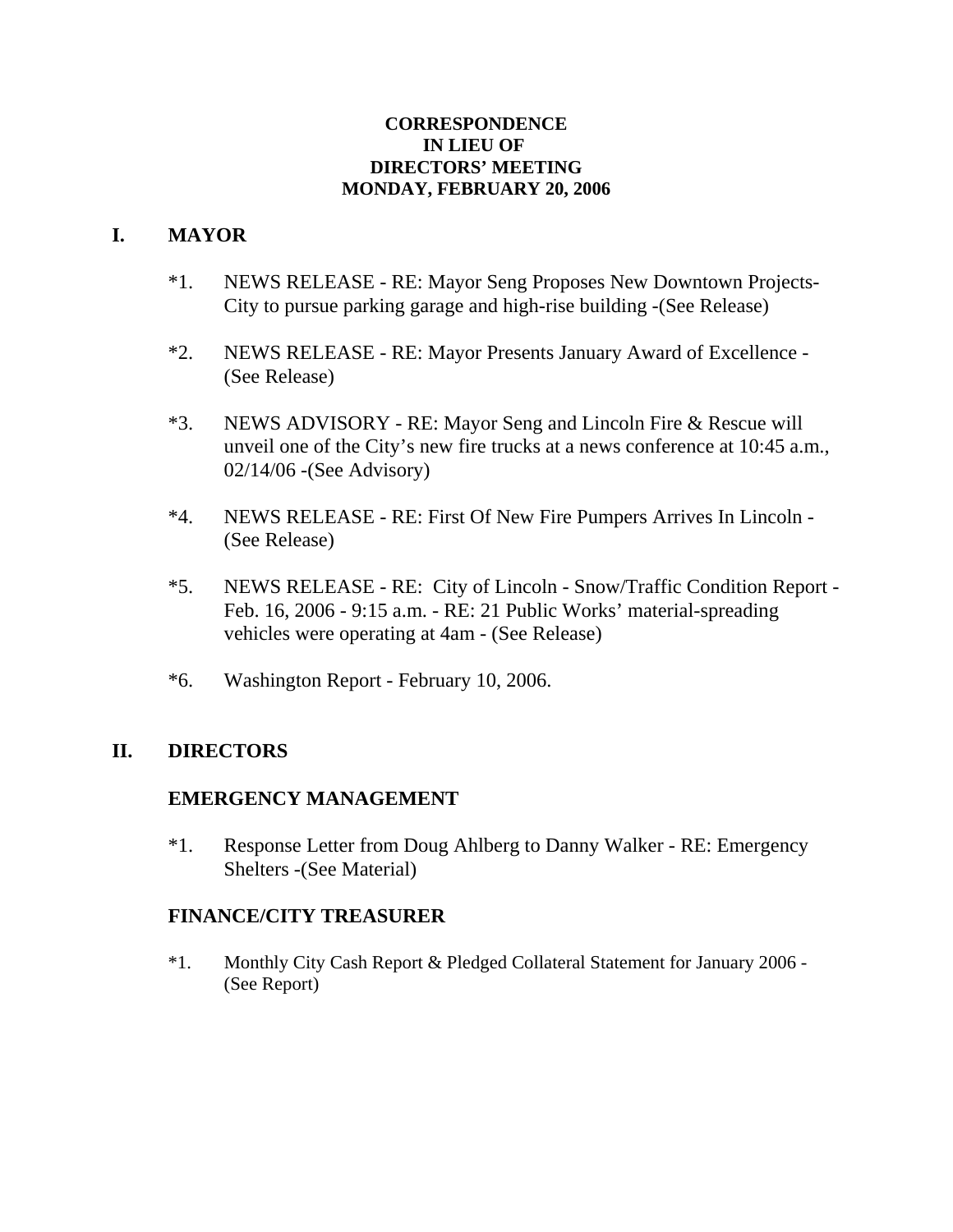### **HEALTH**

- \*1. Physician Advisory from Bruce Dart RE: Bordetella Pertussis -(See Advisory)
- \*2. NEWS RELEASE RE: Lincoln-Lancaster County Environmental Awards Nominations Sought -(See Release)

### **LAW DEPARTMENT**

\*1. Response E-Mail from Dana Roper, City Attorney to Steve Wolsleger - RE: Amendment to Chapter 8.22 which pertains to littering -(See E-Mail)

### **PLANNING**

\*1. E-Mail from Marvin Krout, Planning Director - RE: Development codes - (See E-Mail)

### **PUBLIC WORKS & UTILITIES**

- \*1. Draft Media Release RE: Open House Planned On Safety Project For S. 56th Street from Linden St. To Quail Ridge Rd. -(See Release)
- \*2. Draft Media Release RE: Open House Planned On Safety Project For Vine Street From  $35<sup>th</sup>$  Street To  $44<sup>th</sup>$  Street -(See Release)

#### **URBAN DEVELOPMENT**

\*1. Letter, Amendment, & Map from Marc Wullschleger - RE: West O Redevelopment Plan -(See Material)

#### **WOMEN'S COMMISSION**

\*1. NEWS RELEASE - RE: Women'S Commission Honors Award Recipients- "Weaving Women's Voices" pays tribute to annual award winners in saluting of International Women's Day -(See Release)